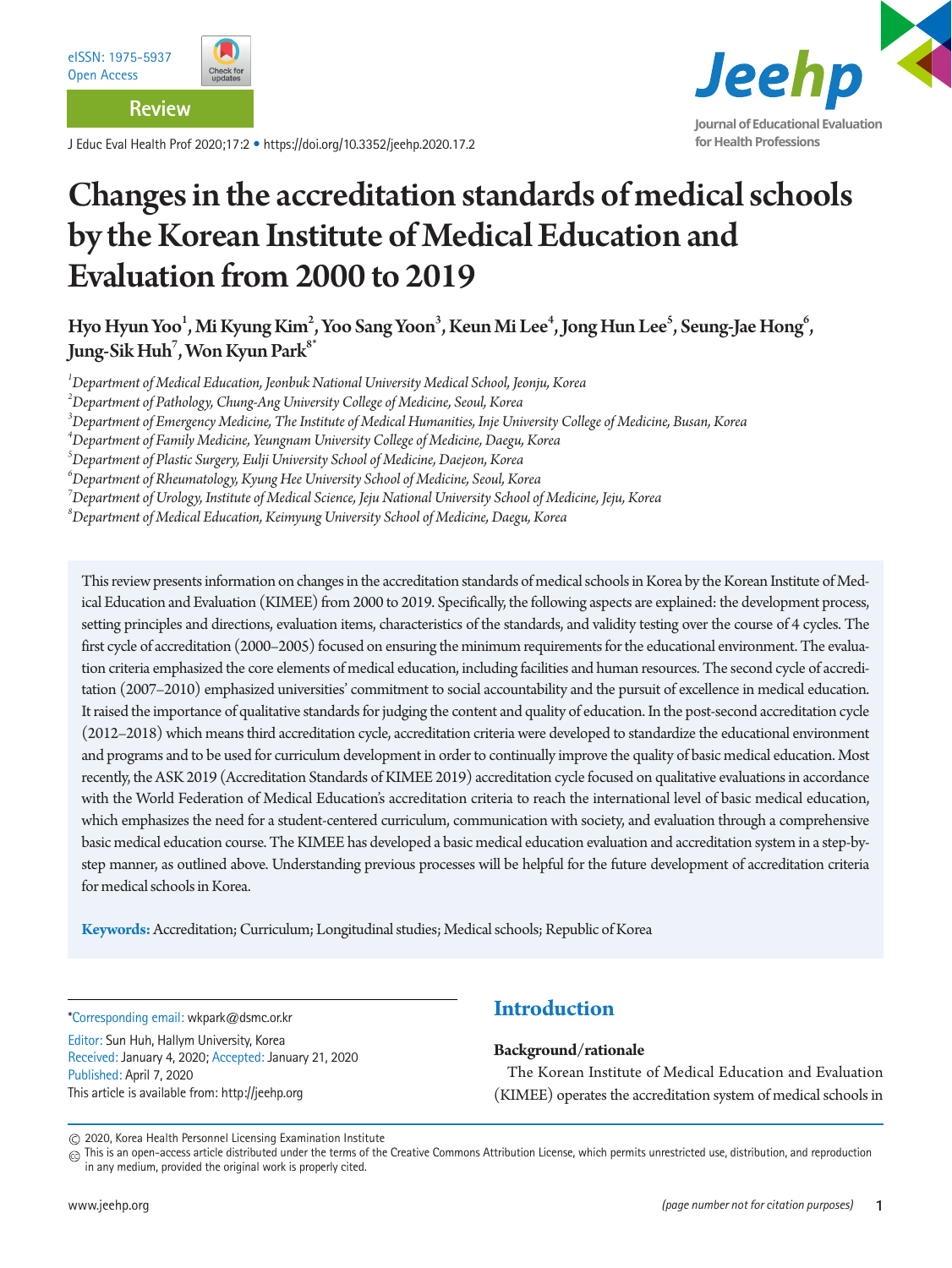Korea, with the goal of supporting continuous improvements in the educational environment and programs. The accreditation standards have changed over the past 20 years (from 2000 to 2019) across the first cycle (2000–2005), the second cycle (2007–2011), the post-second cycle (2012–2018), and the Accreditation Standards of KIMEE 2019 (ASK 2019) cycle. A report was issued on the changes in accreditation standards and development directions of the KIMEE [\(Supplement 1](#page-9-0)), which is summarized in this review article.

#### **Objectives**

This study aimed to explain the following aspects of the accreditation process: the development process, setting principles and directions, evaluation items, characteristics of the standards, and validity testing in each cycle. It may be worthwhile to create a record of the background and features of each accreditation cycle for the sake of future generations who are involved with the accreditation of medical schools, both in the KIMEE and at various medical schools throughout Korea.

### **The first cycle (2000–2005)**

#### **Development process**

To prepare for the first cycle of medical school accreditation, the Accreditation Board for Medical Education in Korea (AB-MEK), the predecessor of the KIMEE, formed an Evaluation Criteria Working Committee to develop evaluation accreditation standards in 1998 [\[1\]](#page-9-1). The Evaluation Criteria Working Committee of the ABMEK developed draft versions of accreditation criteria for medical universities through meetings, workshops, and opinion-gathering, and these draft criteria were applied to preliminary evaluations of newly established medical schools in 1999. By supplementing the deficiencies identified in the preliminary evaluation, the criteria for the first cycle of medical school accreditation were established, and through this process, 41 medical schools were evaluated over the 5-year period from 2000 to  $2004$  [\[2](#page-9-2)].

#### **Setting principles and directions**

The criteria for the first cycle of medical school accreditation were based on the CIPP evaluation model  $\lceil 3 \rceil$ , which provides a systematic approach by setting the following 5 principles for evaluation criteria: usefulness, adequacy, clarity, feasibility, and future orientation. These accreditation criteria aimed to present future-oriented considerations in light of the real-world circumstances of Korea, to improve the quality of medical schools and to foster greater social accountability, and to ensure the minimum necessary educational conditions and curriculum. The evaluation areas were divided into mandatory standards and recommended standards. Mandatory criteria were those that each medical school was required to meet for the purposes of basic accountability in medical education. Recommended criteria were future-oriented standards that encouraged medical schools to develop themselves to achieve the recommended levels. The KIMEE took into account the "Rules for establishing a medical school" and "Medical school evaluation standards" proposed by the Korean Council for University Education in 1996  $\lceil 2 \rceil$ . In particular, mandatory standards related to facilities and working personnel were aligned with the "Rules for establishing a medical school." The balance between quantitative and qualitative criteria was also considered.

#### **Evaluation items**

The evaluation items for the first accreditation were based on the 93 items proposed by the Korean Council for University Education in 1996, excluding graduate schools. Fifty evaluation items were selected in the following 5 areas: educational goals and curriculum; students; professors; facilities and equipment; and administration and finance. Of the 50 items, 18 items were mandatory, and 32 items were recommended [\(Table 1](#page-2-0)).

#### **Characteristics of the standards**

The educational environment and the entire curriculum of medical schools were evaluated, including the following components: the circumstances under which the curriculum was implemented; the degree to which available resources were invested to achieve the objectives; the interactions among the resources allocated to achieve the objectives; and the achievements of education, research, and community service. The items that were used reflected core elements of medical education. Specific aspects of medical education were also analyzed, including medicine-related interpersonal skills, student research activities, the distinction between the basic and clinical curriculum, and the distinction between basic and clinical teaching. This level of specificity is infrequently addressed in other educational fields. Universities were recommended to provide a plan for improving the quality of medical education based on a long-term vision.

#### **Validity testing of the measurement tool**

A study was conducted to examine the classification of validity and predictive validity of the 50 items used as accreditation standards for medical schools in 2000 (Table 1). The validity of the standards for medical school accreditation varied depending on whether schools were classified as leading, average, or unconcerned; therefore, applying uniform standards to all types of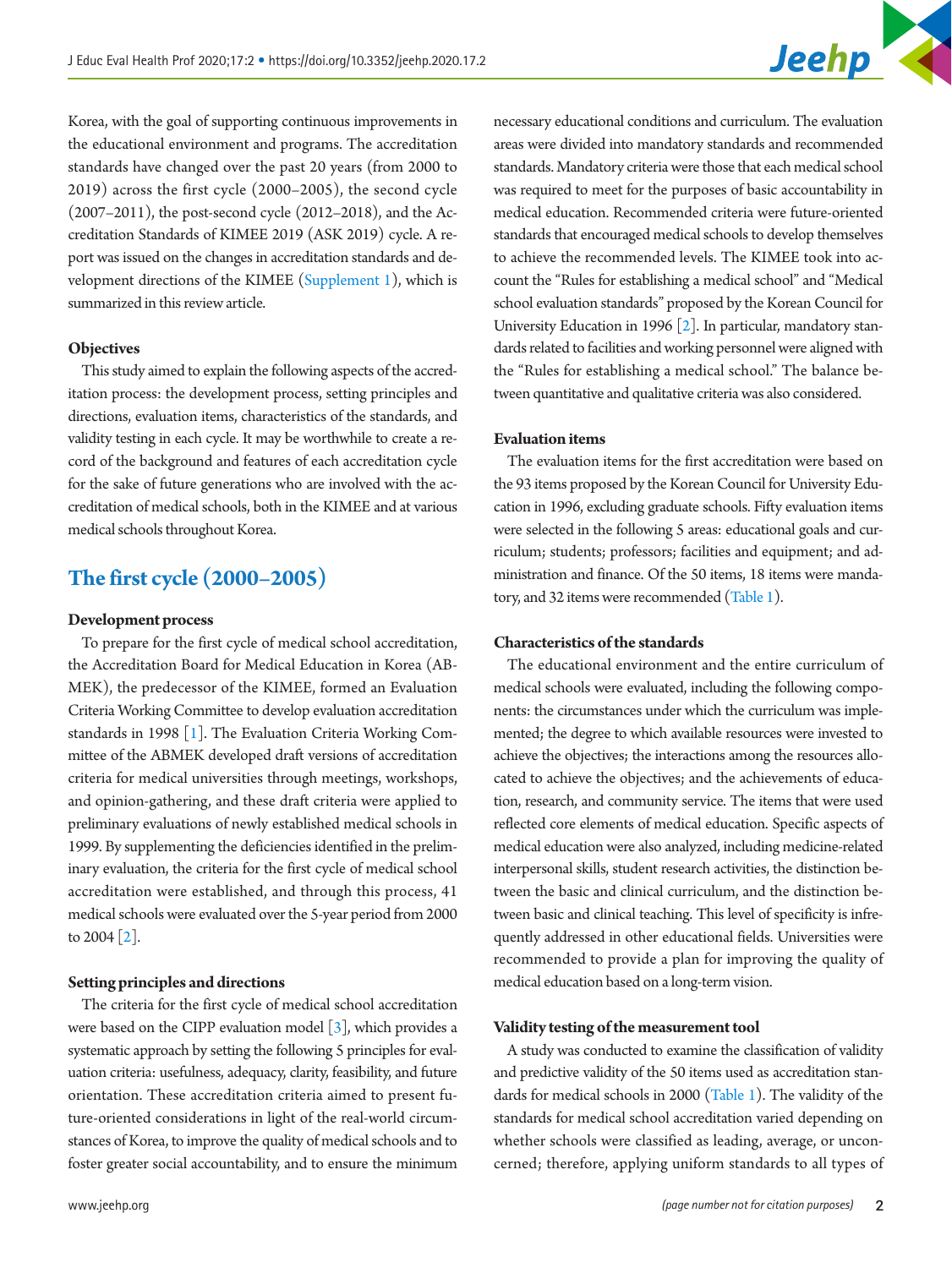Area and a structure of the structure of the structure of the Sub-area structure of the Sub-area No. of items Mandatory Recommended Total standards standards 1. Educational goals and curriculum 1-1. Composition of the goal and effort to achieve it 1 2 3 3 1-2. Basic medicine curriculum and the contract of the contract of the contract of the contract of the contract of the contract of the contract of the contract of the contract of the contract of the contract of the contrac 1-3. Clinical medicine curriculum and the contract of the contract of the contract of the contract of the contract of the contract of the contract of the contract of the contract of the contract of the contract of the cont 1-4. Class guidance and evaluation of lectures 2 2 4 1-5. Assessment of students' accomplishments and the students of the students of the 4 and 4 and 4 and 4 and 4  $\sigma$ 1-6. Efforts for curricular improvements 1 1 1 2 2 1-7. Medicine-related courses on interpersonal skills 1 - 1 - 1 - 1 - 1 - 1 - 1 1 - 1 1 - 1 1 - 1 1 - 1 1 - 1 1 - 1 1 - 1 1 - 1 1 - 1 1 - 1 1 - 1 1 - 1 1 - 1 1 - 1 1 - 1 1 - 1 1 - 1 1 - 1 1 - 1 1 - 1 1 - 1 1 - 1 1 - 1 1 - Subtotal 11 20 2. Students 2-1. Student guidance system 1 1 2 2-2. Financial support and facilities for students 1 2 3 3 2-3. Students' academic research activities and learning outcomes  $\qquad \qquad -$  2 2 2 Subtotal 2 5 7 3. Faculty 3-1. Ensuring sufficient staffing of basic and clinical faculty members 1 2 3 3-2. Research and academic activities of faculty members 1 2 3 3 3-3. Faculty development 1 2 3 Subtotal 3 6 9 4. Facilities and equipment 4-1. Basic supporting facilities for education 3 1 4 4 4-2. Facilities for faculty members and the contract of the contract of the contract of the contract of the contract of the contract of the contract of the contract of the contract of the contract of the contract of the co Subtotal and Subtotal and Subtotal and Subtotal and Subtotal and Subtotal and Subtotal and Subtotal and Subtota 5. Administration and finance 5-1. Administration and operational system - 3 3  $5-2.$  Finance 2 2 2 5-3. Development plan 1 3 3 Subtotal and the set of the set of the set of the set of the set of the set of the set of the set of the set of the set of the set of the set of the set of the set of the set of the set of the set of the set of the set of Total 18  $\,$  32  $\,$  50  $\,$  50  $\,$  50  $\,$  50  $\,$  50  $\,$  50  $\,$  50  $\,$  50  $\,$  50  $\,$  50  $\,$  50  $\,$  50  $\,$  50  $\,$  50  $\,$  50  $\,$  50  $\,$  50  $\,$  50  $\,$  50  $\,$  50  $\,$  50  $\,$  50  $\,$  50  $\,$  50  $\,$  50  $\,$ 

<span id="page-2-0"></span>**Table 1.** Evaluation areas and the number of items for the first cycle of medical school accreditation in Korea by the Korean Institute of Medical Education and Evaluation

schools was concluded not to be a reasonable approach to enhancing the quality of medical education. The standards of accreditation predicted 84.4% of students' level of satisfaction  $\lceil 4 \rceil$ . Another study surveyed 309 professors to test the validity of the measurement tool, which contained 50 items. In that study, 70.2% of the faculty members who responded stated that the accreditation system achieved its goals, and 80.7% of them pointed out the necessity of a continuing accreditation system. As a result of the 5-year accreditation process, 32 medical schools were accredited and 9 medical schools were accredited on a probationary basis. The satisfaction level for items regarding students and facilities was lower than that for items regarding curriculum and administration/finance  $\lceil 5 \rceil$ .

# **The second cycle (2007–2011)**

#### **Development process**

With the end of the first cycle of the medical school accredita-

tion project in 2005, opinions were solicited on problems with the standards of the first cycle in order to provide directions for standards to be applied in the second cycle of accreditation. The committee held several meetings and workshops to develop the accreditation criteria for the second cycle, which were revised and supplemented through 2 public hearings in 2005 and opinions from 41 medical schools. A special committee was formed to discuss and address these issues and to increase the reliability of the application and interpretation of standards by linking the accreditation evaluation criteria with the Medical Education Database (Korea Medical School Information System). Through this process, plans for the second cycle of the accreditation criteria were completed in 2007.

#### **Setting principles and direction**

The principles of the standards focused on social responsibility and educational excellence. According to the degree of accountability of each university, the criteria were divided into essential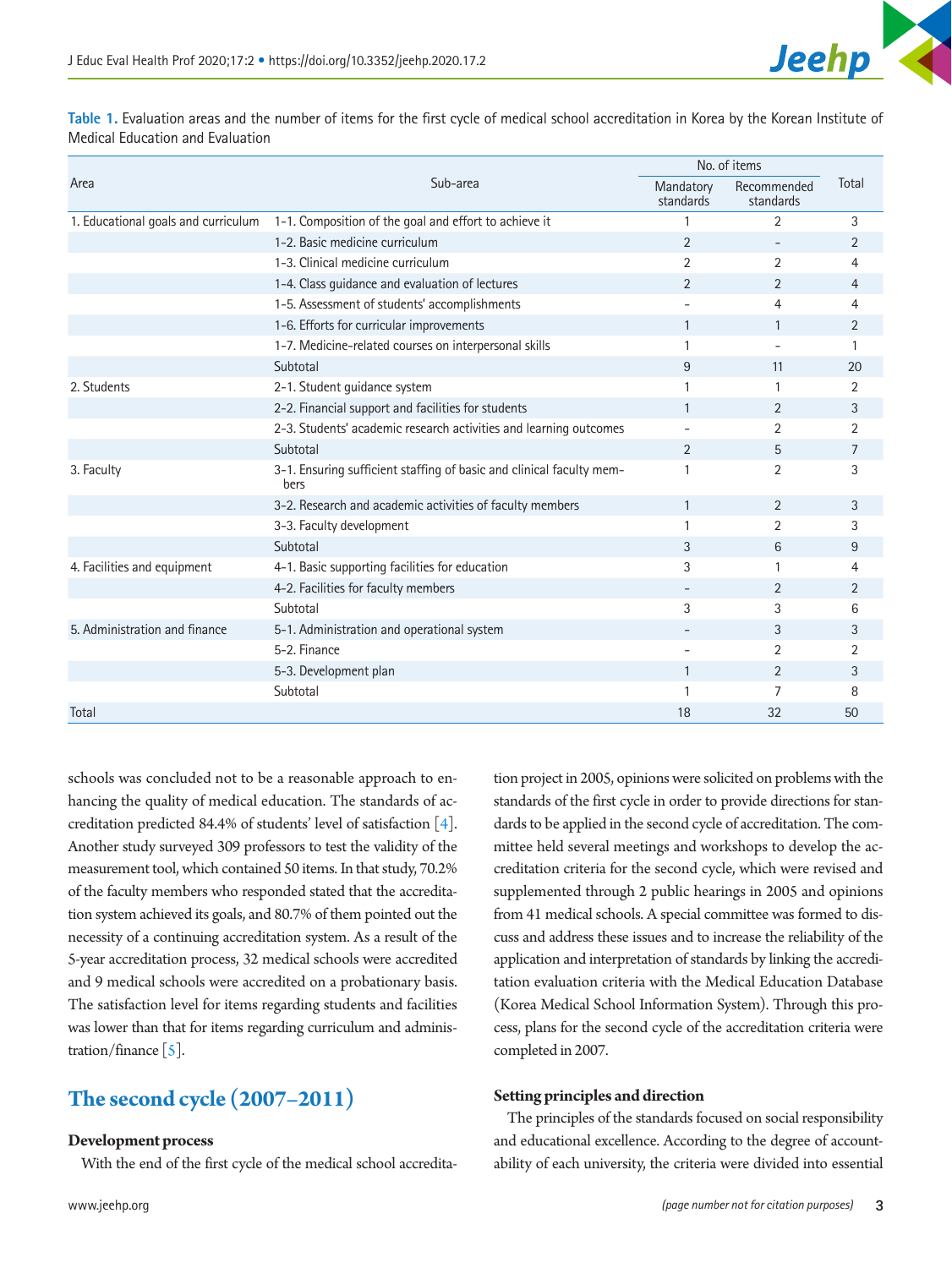and recommended, as well as those focusing on excellence. Essential criteria were related to the performance of universities regarding basic accountability, while recommended criteria were related to improvements in the quality of education. Criteria focusing on excellence were related to the pursuit of excellence in education. Furthermore, to improve the quality of medical education to the international level, international accreditation criteria were satisfied, including the standards of the World Medical Education Association (WFME), the International Medical Education Organization, the American Medical Education Joint Commission, and the British Medical Association.

### **Evaluation items**

In total, 109 evaluation criteria were assessed in the second cy-

cle, including 41 essential criteria, 34 recommended criteria, and 34 criteria related to excellence in the areas of operation of the university system, educational goals and curriculum, students, faculty, facilities and equipment, and graduate education  $[5,6]$  $[5,6]$  $[5,6]$ [\(Table 2](#page-3-0)).

#### **Characteristics of the standards**

The evaluation criteria were divided into essential and recommended criteria, as well as criteria regarding excellence. While the importance of quantitative standards was reduced, the importance of qualitative evaluation criteria for judging the actual content and quality of medical education increased. Competence after graduation was introduced as a criterion to be evaluated, as were the structural standardization of university hospitals and

<span id="page-3-0"></span>**Table 2.** Evaluation areas and the number of items for the second cycle of accreditation of medical schools in Korea by the Korean Institute of Medical Education and Evaluation

|                             | Sub-area                                                  | No. of items           |                          |                                    |                |
|-----------------------------|-----------------------------------------------------------|------------------------|--------------------------|------------------------------------|----------------|
| Area                        |                                                           | Essential<br>standards | Recommended<br>standards | Standards related<br>to excellence | Total          |
| 1. Operation of the system  | 1-1. Establishment                                        | 3                      |                          |                                    | 3              |
|                             | 1-2. Administrative structure and operation of the system | $\overline{4}$         |                          | $\mathbf{1}$                       | 5              |
|                             | 1-3. Administration                                       | $\mathbf{1}$           | $\overline{2}$           |                                    | 3              |
|                             | 1-4. Development plan                                     | $\mathbf{1}$           | 2                        |                                    | 3              |
|                             | 1-5. Efforts for improvement                              | $\overline{2}$         | 1                        | $\mathbf{1}$                       | 4              |
|                             | Subtotal                                                  | 11                     | 5                        | 2                                  | 18             |
| 2. Goals and curriculum     | 2-1. Goals and basic system of the curriculum             | $\overline{2}$         | 3                        | $\overline{2}$                     | 7              |
|                             | 2-2. Curriculum of basic medical science                  | 3                      | $\overline{\phantom{a}}$ |                                    | 3              |
|                             | 2-3. Curriculum of clinical medicine                      | 6                      | $\overline{2}$           | $\overline{2}$                     | 10             |
|                             | 2-4. Curriculum of humanities and social medicine         | $\mathbf{1}$           | 2                        | $\mathbf{1}$                       | 4              |
|                             | 2-5. Teaching methods and course evaluation               | 3                      |                          | 2                                  | 5              |
|                             | 2-6. Assessment of academic achievement                   | $\overline{2}$         | 1                        | 2                                  | 5              |
|                             | Subtotal                                                  | 15                     | 8                        | 9                                  | 34             |
| 3. Students                 | 3-1. Students' admission policy and selection of students |                        | 2                        |                                    | $\overline{2}$ |
|                             | 3-2. Student guidance system                              | 1                      | $\overline{2}$           | $\overline{2}$                     | 5              |
|                             | 3-3. Financial support and facilities for students        | $\mathfrak{D}$         | 3                        | 3                                  | 8              |
|                             | 3-4. Career and learning outcomes after graduation        |                        | 2                        | 1                                  | 3              |
|                             | Subtotal                                                  | 3                      | 9                        | 6                                  | 18             |
| 4. Faculty                  | 4-1. Full-time basic and clinical faculty members         | $\overline{2}$         | 3                        | 4                                  | 9              |
|                             | 4-2. Research and academic activities of faculty members  | 1                      | 4                        | 4                                  | 9              |
|                             | 4-3. Faculty development                                  | 3                      |                          | 3                                  | 6              |
|                             | Subtotal                                                  | 6                      | 7                        | 11                                 | 24             |
| 5. Facilities and equipment | 5-1. Facilities and equipment for education               | 3                      | 4                        | 4                                  | 8              |
|                             | 5-2. Facilities and equipment for research                | 1                      | $\overline{4}$           | $\mathbf{1}$                       | 3              |
|                             | Subtotal                                                  | $\overline{4}$         | $\overline{2}$           | 5                                  | 11             |
| 6. Graduate education       | 6-1. Graduate education                                   |                        | 3                        | $\mathbf{1}$                       | 4              |
|                             | Subtotal                                                  |                        | 3                        | $\mathbf{1}$                       | 4              |
| Total                       |                                                           | 41                     | 34                       | 34                                 | 109            |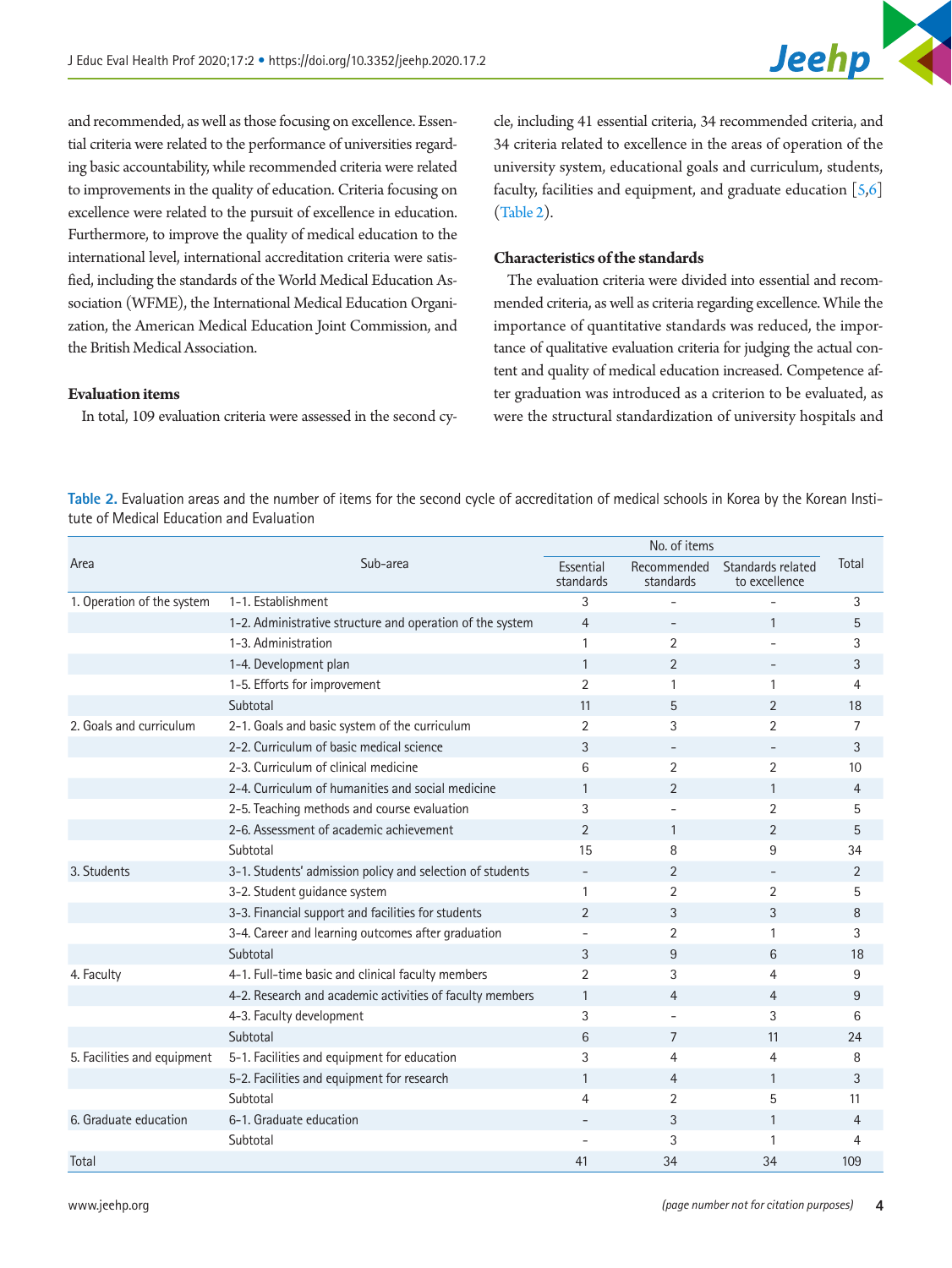

graduate school programs [6].

#### **Validity test of the measurement tool**

A meta-analysis of items used in the criteria for the second cycle of accreditation found that most of them were important and appropriate, except for a few items. The less critical items were alumni and community standards in the field of university operation, complementary and integrated medicine as educational goals, and areas related to the curriculum. For adequacy, low scores were found for the following items: complementary and integrative medicine in the curriculum area; the proportion of graduates who entered fields other than clinical medicine in the student area; the ratio of basic and clinical medicine faculty numbers in the faculty area; and ensuring places in university-affiliated hospitals, information system operation, and faculty spaces in the facilities area. The validity of the criteria used in the second cycle of accreditation was high. It was suggested that ongoing efforts should be made to improve deficiencies in qualitative aspects that cannot be measured by quantitative standards and to develop accreditation standards that balance the need of respecting diversity and pursuing specialized skills and excellence at each medical school [6].

The goodness of fit was tested for the 109 items used in the second cycle of accreditation. Dichotomous data on 109 items from 40 medical schools were analyzed according to the Rasch model. All items were in the acceptable range in terms of the infit mean square, while 107 items were in the acceptable range for the outfit mean square. These findings meant that 2 items were outliers: one was "the college must have education, research, and patient care policies regarding social accountability and such policies must be practiced" and the other was "the ratio of faculty members who graduated from the same college was 70% or less among the total faculty of the medical school." Therefore, the items used in the second cycle of accreditation from 2007 to 2011 by the KIMEE were favorable [\[7](#page-9-7)].

### **Post-second cycle (2012–2018)**

#### **Development process**

In order to eliminate the concept of the cycle, the KIMEE decided to ask medical schools to submit mandatory self-assessment reports every 2 years in the next round of the accreditation process. Furthermore, the KIMEE was recognized as the medical education accreditation agency of South Korea by the Ministry of Education for the 5-year period starting on May 12, 2014, based on the Higher Education Act  $[8]$  $[8]$ . Some of the accreditation criteria were revised before and after recognition by the Ministry of Education.

### *Development of criteria before recognition by the Ministry of Education*

Starting in 2010, the KIMEE Standards Committee conducted several meetings and workshops to prepare the post-second cycle accreditation criteria based on the results of a meta-analysis of the previous 2 cycles and opinion-gathering through public hearings. The accreditation criteria were approved in January 2011 and applied starting in 2012.

### *Development of criteria after recognition by the Ministry of Education*

In November 2013, 36 quantitative items were reviewed out of 97 basic standard items according to the request of the Ministry of Education to revise items to be qualitative. Of the 36 quantitative items, 27 items were revised to be qualitative, including 2 sub-areas of the operational system of the university, 5 sub-areas of basic medical education, 2 sub-areas of students, 4 sub-areas of faculty members, 3 sub-areas of facilities and equipment, and 1 sub-area of graduate education. The remaining 9 quantitative items were kept; these items were related to curriculum operation, evaluation, and clinical practice (duration, methodology, etc.) .

#### **Setting principles and directions**

To improve the accreditation standards, the following principles were introduced after a review of the results of the meta-analysis of the second accreditation cycle  $[6]$ : first, the need to establish the minimum level of the educational environment and educational programs; second, international-level standards; third, standards respecting the specialization and excellence of each medical school as part of pursuing the diversity of medical schools; fourth, long-term, future-oriented standards; fifth, standards to fulfill society's demands; and sixth, standards for performance-based education.

#### **Evaluation items**

There were 140 post-second-cycle evaluation items, including 97 basic items and 43 supplemental items in 6 areas with 20 sub-areas. The number of items in each area remained the same after the KIMEE was recognized by the Ministry of Education, but 27 quantitative items were revised to qualitative items and 1 item in the area of basic medical education was added [\(Table 3](#page-5-0)).

#### **Characteristics of the standards**

The curriculum based on learning outcomes focused on the qualities that graduates could achieve above a certain level of competence as doctors, reflecting the international trend of emphasizing competence-based education for the development of students'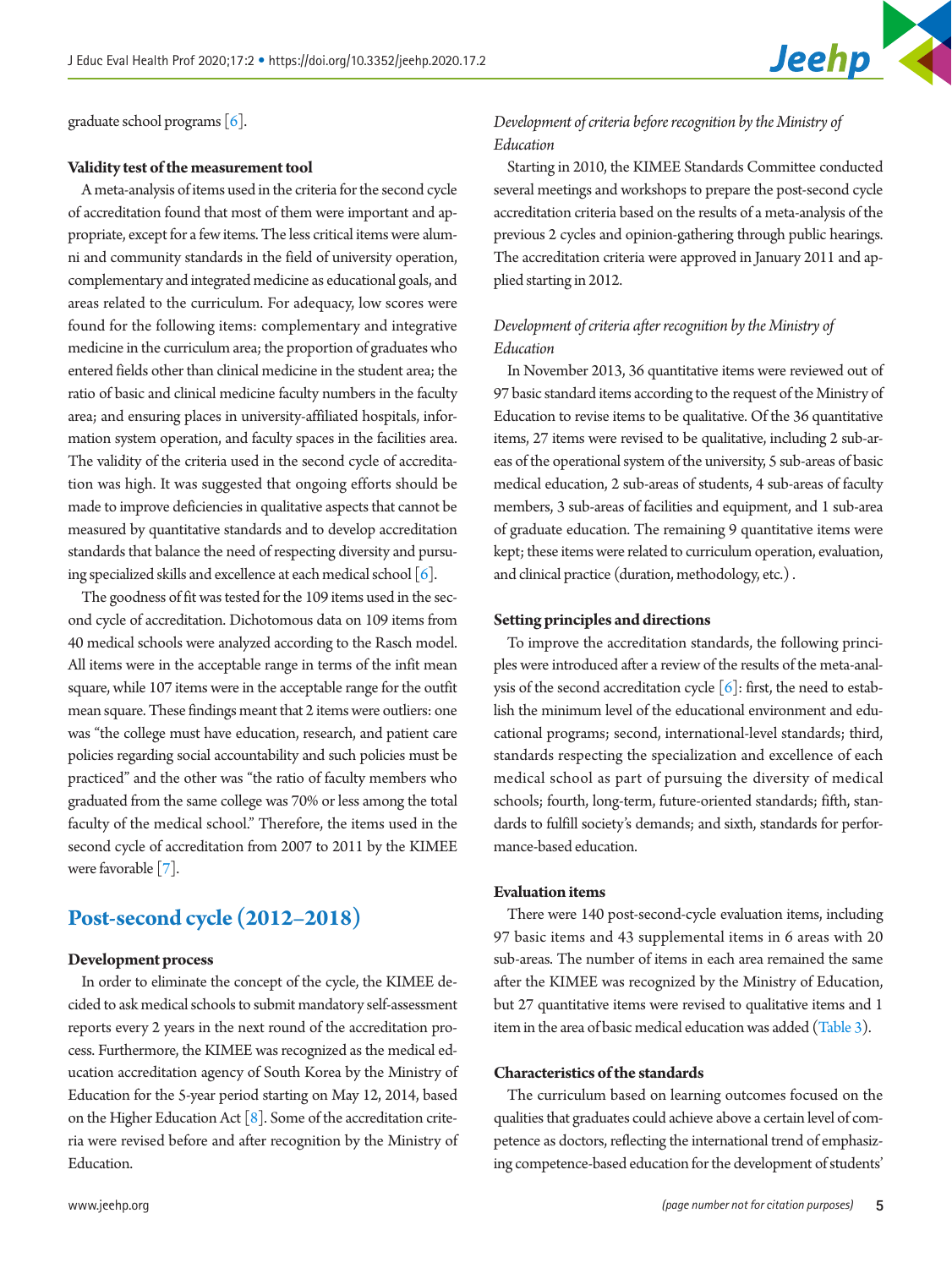<span id="page-5-0"></span>**Table 3.** Evaluation areas and the number of items for the post-second cycle accreditation of medical schools in Korea by the Korean Institute of Medical Education and Evaluation

| Area                                    | Sub-area                                                  |                | No. of items             |  |  |
|-----------------------------------------|-----------------------------------------------------------|----------------|--------------------------|--|--|
|                                         |                                                           | <b>Basic</b>   | Supplemental             |  |  |
| 1. Operational system of the university | 1-1. Establishment                                        | 3              |                          |  |  |
|                                         | 1-2. Administration structure and operation of the system | 6              | $\overline{2}$           |  |  |
|                                         | 1-3. Finances                                             | 3              |                          |  |  |
|                                         | 1-4. Development plan                                     | 3              | $\overline{\phantom{a}}$ |  |  |
|                                         | 1-5. Efforts for improvement                              | 3              | 2                        |  |  |
|                                         | Subtotal                                                  | 18             | 4                        |  |  |
| 2. Basic medical education              | 2-1. Overview of curriculum                               | 3              |                          |  |  |
|                                         | 2-2. Curriculum development and support                   | 5              | 3                        |  |  |
|                                         | 2-3. Composition and operation of the curriculum          | 16             | $3(4)^{a}$               |  |  |
|                                         | 2-4. Assessment of academic achievement                   | 3              | 3                        |  |  |
|                                         | 2-5. Evaluation of curriculum and improvement             | 3              |                          |  |  |
|                                         | Subtotal                                                  | 30             | 9                        |  |  |
| 3. Students                             | 3-1. Admission policies and selection of students         | 4              | 1                        |  |  |
|                                         | 3-2. Student guidance system                              | 6              | 5                        |  |  |
|                                         | 3-3. Well-being and safety of students                    | $\overline{7}$ | 6                        |  |  |
|                                         | 3-4. Careers after graduation                             | $\overline{2}$ | $\mathbf{1}$             |  |  |
|                                         | Subtotal                                                  | 19             | 13                       |  |  |
| 4. Faculty                              | 4-1. Full-time faculty members                            | 6              | 6                        |  |  |
|                                         | 4-2. Faculty members' activities                          | 5              | 3                        |  |  |
|                                         | 4-3. Faculty development                                  | 7              | 3                        |  |  |
|                                         | Subtotal                                                  | 18             | 12                       |  |  |
| 5. Facilities and equipment             | 5-1. Facilities and equipment for education               | 7              | 3                        |  |  |
|                                         | 5-2. Facilities and equipment for research                | $\overline{2}$ | 1                        |  |  |
|                                         | Subtotal                                                  | 9              | 4                        |  |  |
| 6. Graduate education                   | 6-1. Graduate education                                   | 3              | 1                        |  |  |
|                                         | Subtotal                                                  | 3              | 1                        |  |  |
| Total                                   |                                                           | $97^{b}$       | 43 $(44)^{a}$            |  |  |

a)Item number increased after recognition of the Korean Institute of Medical Education and Evaluation by the Ministry of Education. <sup>b</sup>Items may be included among both basic and supplemental items.

performance. The qualitative criteria were strengthened with the goal of improving the environment and programs of basic medical education and to protect the right of students to receive a high-quality education and to guarantee the health of the public. The essential items and recommended items of the second accreditation cycle were combined into the basic items, which reflected the steps necessary to ensure the minimum requirements of medical education. In the area of students, the aspects relating to student protection and rights were strengthened  $[6,8]$ .

#### **Validity test of the measurement tool**

A meta-analysis of the post-second cycle accreditation was conducted to determine whether the evaluation items helped universities to develop. In a self-evaluation, 77.8% of faculty members stated that the basic items were helpful, while 52.6% of them re-

ported that the supplemental items contributed to the development of the university [\[9\]](#page-9-9).

# **ASK 2019 (2019–present)**

#### **Development process**

To be recognized by the WFME as a medical school accreditation agency, the KIMEE conducted a self-assessment through expert meetings and workshops starting in 2013. The KIMEE received WFME certification as an accreditation agency in 2015. Furthermore, the KIMEE developed the ASK standards suitable for the circumstances of medical education in Korea based on the WFME evaluation standards. To do so, the KIMEE collected opinions through 3 sets of public hearings in 2015 and 2016. The ASK 2018 criteria were developed through meetings with related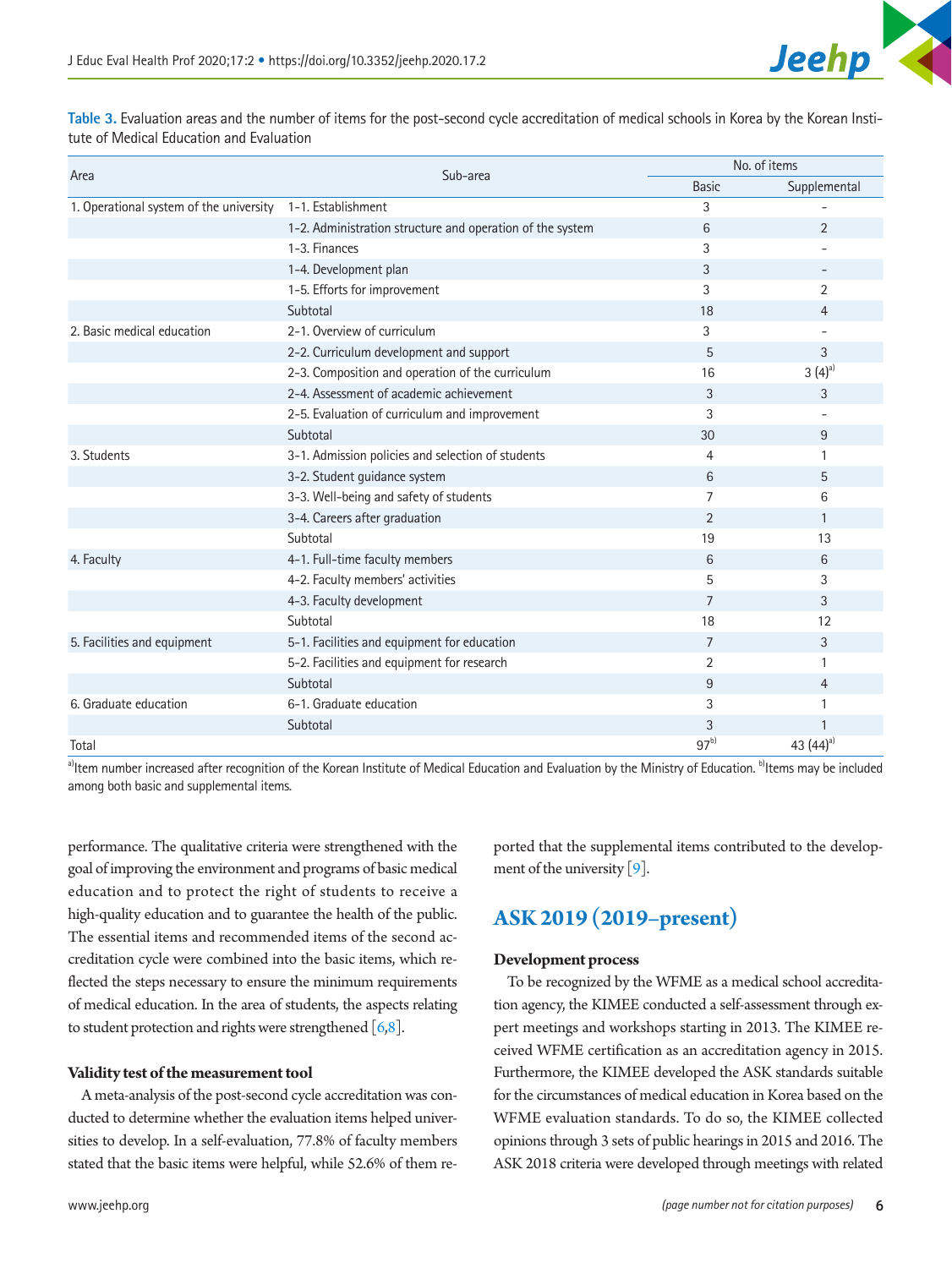institutions such as the Korea Association of Medical Colleges, the Korean Association for Basic Medical Scientists, and the Korean Society of Medical Education. ASK 2019 was announced in May 2017 as a tool to be fully implemented starting in 2019. The KIMEE also developed guidelines for the application of ASK 2019 and announced them in February 2018.

#### **Setting principles and directions**

The following directions were set in consideration of the circumstances of medical schools in Korea based on the WFME global standards for quality improvement in basic medical education (2015 revision)  $[10]$ . The overall structure and composition were also revised according to the WFME global standards. The basic items were those that universities were required to meet, corresponding to the purpose of accreditation. Supplemental items were desirable, future-oriented standards for universities and basic medical education, aiming to reform medical education to follow international-level best practices. The following principles were followed: First, it was necessary to maintain a balance between the WFME evaluation items and the post-second accreditation items. Second, WFME evaluation items that did not fit the circumstances of medical education in Korea would not be used. Third, some of the WFME evaluation items would be added or revised in accordance with the post-second cycle items according to the circumstances of medical education in Korea. Fourth, any evaluation items not corresponding to the basic medical curriculum would not be included. Fifth, legal requirements specific to Korea would not be included in the evaluation items.

#### **Evaluation items**

The ASK 2019 consisted of a total of 143 items, consisting of 92 basic items and 51 supplemental items in 9 areas and 34 sub-areas [\(Table 4](#page-7-0)).

#### **Characteristics of the standards**

#### *Mission and outcomes*

Based on its founding philosophy, each university should establish its mission by actively gathering opinions from stakeholders such as students, faculty members, university staff, headquarters staff, health care workers, and community medical associations. If graduates' performance can be assessed before the institution's mission is established, a careful review of the graduates' performance and the intended educational outcomes is necessary.

#### *Curriculum*

The basic medical curriculum area of the post-second cycle accreditation was divided into 3 components: curriculum overview,

curriculum development and support, and curriculum composition and operation. The curriculum must be organized based on the institution's mission and graduates' achievements. As such, the curriculum must be continuously revised and supplemented to reflect changes in the medical environment. The basic medical curriculum must be linked to a curriculum that incorporates post-graduate education and lifelong learning, and the curriculum should be operated in a way that reflects community opinions and needs. This means that faculty, students, staff, alumni, parents, and health care stakeholders should all participate in training programs for physicians who are able to carry out primary care.

#### *Student assessment*

It is proposed that student assessments should be operated systematically. In addition to paper and pencil-based assessments, students' knowledge, skills, and attitudes are required to be evaluated. An emphasis is placed on student assessments to ensure that they achieve the intended educational outcomes through a framework grounded in performance-based education.

#### *Students*

The evaluation items did not change dramatically compared to the post-second cycle accreditation. However, academic guidance for students who do not succeed in passing to a higher grade and students' participation in medical school committees were changed from supplemental standards to basic standards.

#### *Faculty*

Assessment of faculty members' research performance, including the number of journal articles or amount of research funding, was excluded from the post-second cycle accreditation. Instead, the ASK 2019 criteria evaluate the degree of educational and development support for faculty by medical schools, with an emphasis on the balance among education, research, and social service in faculty members' performance. These criteria assess whether the composition of faculty members in each curriculum is balanced, whether there is a policy to support all faculty members in understanding the curriculum, and whether the medical school supports faculty members in developing their competencies in integrated education.

#### *Educational resources*

This area is characterized by the transition of educational resources to student-centered education. From the student-centered perspective, evaluation items include clinical practice resources, information technology, medical research, educational expertise, and exchange programs. One of the new additions is educational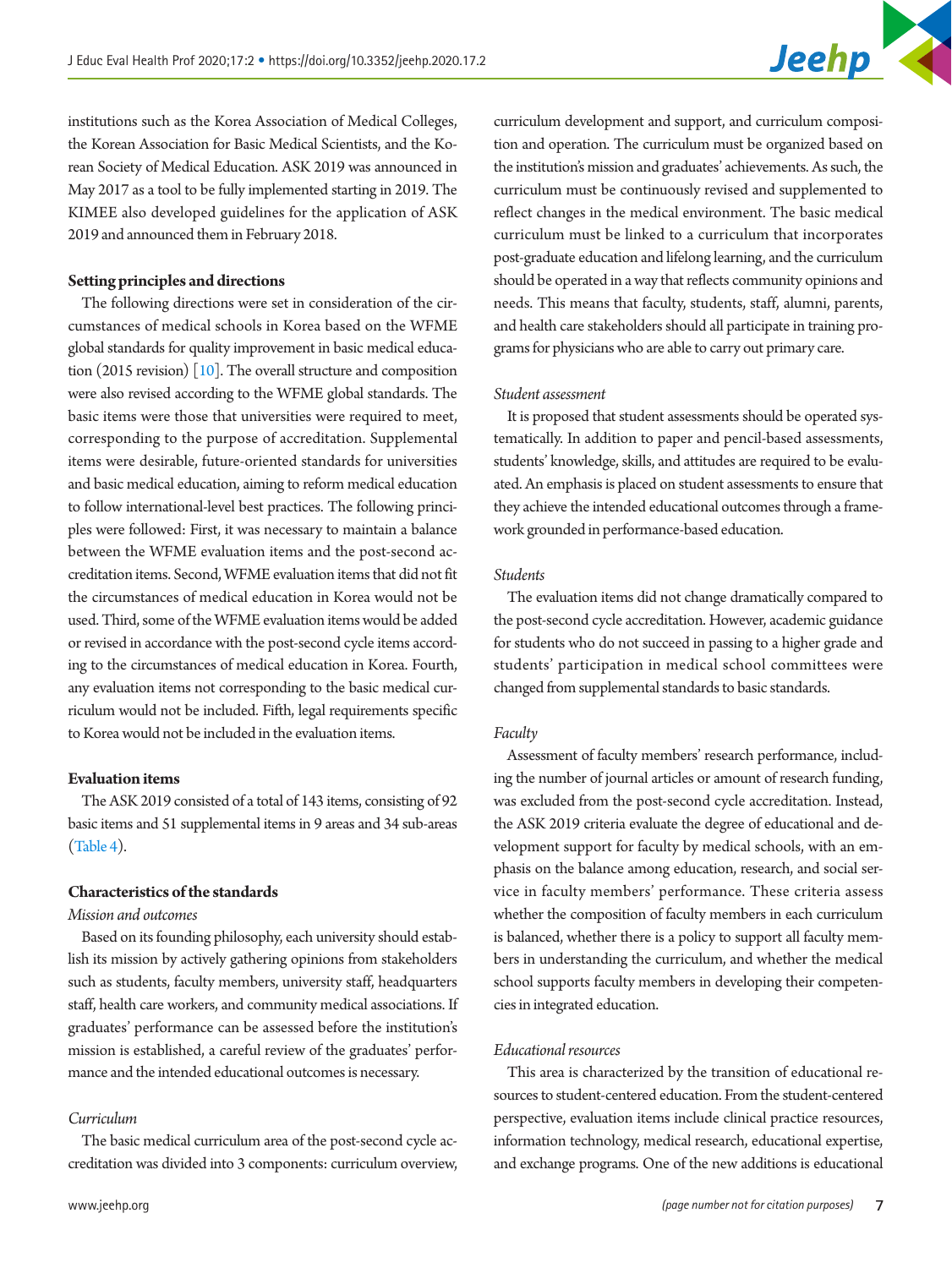

<span id="page-7-0"></span>**Table 4.** Evaluation area, category, and items for the Accreditation Standards of KIMEE 2019 (ASK 2019) for medical schools in Korea by the KIMEE

| Sub-area<br>Supplemental<br>Total<br><b>Basic</b><br>1-1. Mission<br>3<br>4<br>1-2. Institutional autonomy and academic freedom<br>1<br>1<br>1-3. Educational outcomes<br>3<br>$\mathbf{1}$<br>$\overline{4}$<br>1-4. Participation in the formulation of mission and outcomes<br>$\overline{2}$<br>$\mathbf{1}$<br>$\mathbf{1}$<br>Subtotal<br>8<br>3<br>11<br>2-1. Curriculum<br>3<br>$\overline{4}$<br>$\mathbf{1}$<br>2-2. Scientific method<br>3<br>3<br>2-3. Basic medical sciences<br>2<br>3<br>$\mathbf{1}$<br>2-4. Medical humanities<br>$\mathbf{1}$<br>$\overline{2}$<br>1<br>2-5. Clinical sciences and skills<br>$\overline{4}$<br>3<br>$\overline{7}$<br>2-6. Program structure, composition, and duration<br>2<br>2<br>4<br>2<br>2-7. Curriculum management<br>2<br>2-8. Linkage with medical practice and the health sector<br>$\overline{2}$<br>1<br>$\mathbf{1}$<br>Subtotal<br>27<br>18<br>9<br>3-1. Assessment methods<br>5<br>4<br>1<br>6<br>3-2. Relationship between assessments and learning<br>4<br>2<br>Subtotal<br>8<br>11<br>3<br>4-1. Admission policy and selection<br>1<br>3<br>$\overline{4}$<br>4-2. Student intake<br>1<br>1<br>4-3. Student counseling and support<br>6<br>9<br>3<br>4-4. Student representation<br>$\overline{2}$<br>$\overline{2}$<br>Subtotal<br>16<br>10<br>6<br>5-1. Recruitment and selection policy<br>6<br>7<br>$\mathbf{1}$<br>5-2. Faculty activity and development<br>$\overline{7}$<br>6<br>$\mathbf{1}$<br>Subtotal<br>2<br>12<br>14<br>6-1 Physical facilities<br>8<br>9<br>$\mathbf{1}$<br>6-2. Clinical training resources<br>3<br>$\overline{4}$<br>1<br>6-3. Information technology<br>3<br>$\mathbf{1}$<br>$\overline{2}$<br>6-4. Medical research and fostering medical scientists<br>3<br>1<br>4<br>6-5. Educational expertise<br>$\overline{2}$<br>3<br>5<br>6-6. Educational exchanges<br>2<br>1<br>1<br>Subtotal<br>18<br>27<br>9<br>3<br>7-1. Mechanisms for education monitoring and evaluation<br>$\mathbf{1}$<br>$\overline{4}$<br>7-2. Teacher and student feedback<br>$\mathbf{1}$<br>2<br>$\mathbf{1}$<br>7-3. Performance of students and graduates<br>1<br>2<br>1<br>7-4. Involvement of stakeholders<br>$\mathbf{1}$<br>1<br>Subtotal<br>6<br>3<br>9<br>8-1. Operational system<br>$\overline{4}$<br>$\overline{2}$<br>6<br>8-2. Academic leadership<br>$\mathbf{1}$<br>2<br>1<br>8-3. Educational budget and resource allocation<br>$\overline{2}$<br>2<br>8-4. Administrative staff and management<br>$\mathbf{1}$<br>$\mathbf{1}$<br>2<br>8-5. Interaction with the health sector<br>$\mathbf{1}$<br>2<br>$\mathbf{1}$<br>Subtotal<br>9<br>5<br>14<br>9-0. Continuous improvement<br>3<br>11<br>14<br>3<br>Subtotal<br>11<br>14 |                                          |  | No. of items |  |  |
|-------------------------------------------------------------------------------------------------------------------------------------------------------------------------------------------------------------------------------------------------------------------------------------------------------------------------------------------------------------------------------------------------------------------------------------------------------------------------------------------------------------------------------------------------------------------------------------------------------------------------------------------------------------------------------------------------------------------------------------------------------------------------------------------------------------------------------------------------------------------------------------------------------------------------------------------------------------------------------------------------------------------------------------------------------------------------------------------------------------------------------------------------------------------------------------------------------------------------------------------------------------------------------------------------------------------------------------------------------------------------------------------------------------------------------------------------------------------------------------------------------------------------------------------------------------------------------------------------------------------------------------------------------------------------------------------------------------------------------------------------------------------------------------------------------------------------------------------------------------------------------------------------------------------------------------------------------------------------------------------------------------------------------------------------------------------------------------------------------------------------------------------------------------------------------------------------------------------------------------------------------------------------------------------------------------------------------------------------------------------------------------------------------------------------------------------------------------------------------------------------------------------------------------------------------------------------------------------------------------------------------------------------------------------------------------------------------------------------|------------------------------------------|--|--------------|--|--|
|                                                                                                                                                                                                                                                                                                                                                                                                                                                                                                                                                                                                                                                                                                                                                                                                                                                                                                                                                                                                                                                                                                                                                                                                                                                                                                                                                                                                                                                                                                                                                                                                                                                                                                                                                                                                                                                                                                                                                                                                                                                                                                                                                                                                                                                                                                                                                                                                                                                                                                                                                                                                                                                                                                                         | Evaluation area                          |  |              |  |  |
|                                                                                                                                                                                                                                                                                                                                                                                                                                                                                                                                                                                                                                                                                                                                                                                                                                                                                                                                                                                                                                                                                                                                                                                                                                                                                                                                                                                                                                                                                                                                                                                                                                                                                                                                                                                                                                                                                                                                                                                                                                                                                                                                                                                                                                                                                                                                                                                                                                                                                                                                                                                                                                                                                                                         | 1. Mission and outcomes                  |  |              |  |  |
|                                                                                                                                                                                                                                                                                                                                                                                                                                                                                                                                                                                                                                                                                                                                                                                                                                                                                                                                                                                                                                                                                                                                                                                                                                                                                                                                                                                                                                                                                                                                                                                                                                                                                                                                                                                                                                                                                                                                                                                                                                                                                                                                                                                                                                                                                                                                                                                                                                                                                                                                                                                                                                                                                                                         |                                          |  |              |  |  |
|                                                                                                                                                                                                                                                                                                                                                                                                                                                                                                                                                                                                                                                                                                                                                                                                                                                                                                                                                                                                                                                                                                                                                                                                                                                                                                                                                                                                                                                                                                                                                                                                                                                                                                                                                                                                                                                                                                                                                                                                                                                                                                                                                                                                                                                                                                                                                                                                                                                                                                                                                                                                                                                                                                                         |                                          |  |              |  |  |
|                                                                                                                                                                                                                                                                                                                                                                                                                                                                                                                                                                                                                                                                                                                                                                                                                                                                                                                                                                                                                                                                                                                                                                                                                                                                                                                                                                                                                                                                                                                                                                                                                                                                                                                                                                                                                                                                                                                                                                                                                                                                                                                                                                                                                                                                                                                                                                                                                                                                                                                                                                                                                                                                                                                         |                                          |  |              |  |  |
|                                                                                                                                                                                                                                                                                                                                                                                                                                                                                                                                                                                                                                                                                                                                                                                                                                                                                                                                                                                                                                                                                                                                                                                                                                                                                                                                                                                                                                                                                                                                                                                                                                                                                                                                                                                                                                                                                                                                                                                                                                                                                                                                                                                                                                                                                                                                                                                                                                                                                                                                                                                                                                                                                                                         |                                          |  |              |  |  |
|                                                                                                                                                                                                                                                                                                                                                                                                                                                                                                                                                                                                                                                                                                                                                                                                                                                                                                                                                                                                                                                                                                                                                                                                                                                                                                                                                                                                                                                                                                                                                                                                                                                                                                                                                                                                                                                                                                                                                                                                                                                                                                                                                                                                                                                                                                                                                                                                                                                                                                                                                                                                                                                                                                                         | 2. Curriculum                            |  |              |  |  |
|                                                                                                                                                                                                                                                                                                                                                                                                                                                                                                                                                                                                                                                                                                                                                                                                                                                                                                                                                                                                                                                                                                                                                                                                                                                                                                                                                                                                                                                                                                                                                                                                                                                                                                                                                                                                                                                                                                                                                                                                                                                                                                                                                                                                                                                                                                                                                                                                                                                                                                                                                                                                                                                                                                                         |                                          |  |              |  |  |
|                                                                                                                                                                                                                                                                                                                                                                                                                                                                                                                                                                                                                                                                                                                                                                                                                                                                                                                                                                                                                                                                                                                                                                                                                                                                                                                                                                                                                                                                                                                                                                                                                                                                                                                                                                                                                                                                                                                                                                                                                                                                                                                                                                                                                                                                                                                                                                                                                                                                                                                                                                                                                                                                                                                         |                                          |  |              |  |  |
|                                                                                                                                                                                                                                                                                                                                                                                                                                                                                                                                                                                                                                                                                                                                                                                                                                                                                                                                                                                                                                                                                                                                                                                                                                                                                                                                                                                                                                                                                                                                                                                                                                                                                                                                                                                                                                                                                                                                                                                                                                                                                                                                                                                                                                                                                                                                                                                                                                                                                                                                                                                                                                                                                                                         |                                          |  |              |  |  |
|                                                                                                                                                                                                                                                                                                                                                                                                                                                                                                                                                                                                                                                                                                                                                                                                                                                                                                                                                                                                                                                                                                                                                                                                                                                                                                                                                                                                                                                                                                                                                                                                                                                                                                                                                                                                                                                                                                                                                                                                                                                                                                                                                                                                                                                                                                                                                                                                                                                                                                                                                                                                                                                                                                                         |                                          |  |              |  |  |
|                                                                                                                                                                                                                                                                                                                                                                                                                                                                                                                                                                                                                                                                                                                                                                                                                                                                                                                                                                                                                                                                                                                                                                                                                                                                                                                                                                                                                                                                                                                                                                                                                                                                                                                                                                                                                                                                                                                                                                                                                                                                                                                                                                                                                                                                                                                                                                                                                                                                                                                                                                                                                                                                                                                         |                                          |  |              |  |  |
|                                                                                                                                                                                                                                                                                                                                                                                                                                                                                                                                                                                                                                                                                                                                                                                                                                                                                                                                                                                                                                                                                                                                                                                                                                                                                                                                                                                                                                                                                                                                                                                                                                                                                                                                                                                                                                                                                                                                                                                                                                                                                                                                                                                                                                                                                                                                                                                                                                                                                                                                                                                                                                                                                                                         |                                          |  |              |  |  |
|                                                                                                                                                                                                                                                                                                                                                                                                                                                                                                                                                                                                                                                                                                                                                                                                                                                                                                                                                                                                                                                                                                                                                                                                                                                                                                                                                                                                                                                                                                                                                                                                                                                                                                                                                                                                                                                                                                                                                                                                                                                                                                                                                                                                                                                                                                                                                                                                                                                                                                                                                                                                                                                                                                                         |                                          |  |              |  |  |
|                                                                                                                                                                                                                                                                                                                                                                                                                                                                                                                                                                                                                                                                                                                                                                                                                                                                                                                                                                                                                                                                                                                                                                                                                                                                                                                                                                                                                                                                                                                                                                                                                                                                                                                                                                                                                                                                                                                                                                                                                                                                                                                                                                                                                                                                                                                                                                                                                                                                                                                                                                                                                                                                                                                         |                                          |  |              |  |  |
|                                                                                                                                                                                                                                                                                                                                                                                                                                                                                                                                                                                                                                                                                                                                                                                                                                                                                                                                                                                                                                                                                                                                                                                                                                                                                                                                                                                                                                                                                                                                                                                                                                                                                                                                                                                                                                                                                                                                                                                                                                                                                                                                                                                                                                                                                                                                                                                                                                                                                                                                                                                                                                                                                                                         | 3. Student assessments                   |  |              |  |  |
|                                                                                                                                                                                                                                                                                                                                                                                                                                                                                                                                                                                                                                                                                                                                                                                                                                                                                                                                                                                                                                                                                                                                                                                                                                                                                                                                                                                                                                                                                                                                                                                                                                                                                                                                                                                                                                                                                                                                                                                                                                                                                                                                                                                                                                                                                                                                                                                                                                                                                                                                                                                                                                                                                                                         |                                          |  |              |  |  |
|                                                                                                                                                                                                                                                                                                                                                                                                                                                                                                                                                                                                                                                                                                                                                                                                                                                                                                                                                                                                                                                                                                                                                                                                                                                                                                                                                                                                                                                                                                                                                                                                                                                                                                                                                                                                                                                                                                                                                                                                                                                                                                                                                                                                                                                                                                                                                                                                                                                                                                                                                                                                                                                                                                                         |                                          |  |              |  |  |
|                                                                                                                                                                                                                                                                                                                                                                                                                                                                                                                                                                                                                                                                                                                                                                                                                                                                                                                                                                                                                                                                                                                                                                                                                                                                                                                                                                                                                                                                                                                                                                                                                                                                                                                                                                                                                                                                                                                                                                                                                                                                                                                                                                                                                                                                                                                                                                                                                                                                                                                                                                                                                                                                                                                         | 4. Students                              |  |              |  |  |
|                                                                                                                                                                                                                                                                                                                                                                                                                                                                                                                                                                                                                                                                                                                                                                                                                                                                                                                                                                                                                                                                                                                                                                                                                                                                                                                                                                                                                                                                                                                                                                                                                                                                                                                                                                                                                                                                                                                                                                                                                                                                                                                                                                                                                                                                                                                                                                                                                                                                                                                                                                                                                                                                                                                         |                                          |  |              |  |  |
|                                                                                                                                                                                                                                                                                                                                                                                                                                                                                                                                                                                                                                                                                                                                                                                                                                                                                                                                                                                                                                                                                                                                                                                                                                                                                                                                                                                                                                                                                                                                                                                                                                                                                                                                                                                                                                                                                                                                                                                                                                                                                                                                                                                                                                                                                                                                                                                                                                                                                                                                                                                                                                                                                                                         |                                          |  |              |  |  |
|                                                                                                                                                                                                                                                                                                                                                                                                                                                                                                                                                                                                                                                                                                                                                                                                                                                                                                                                                                                                                                                                                                                                                                                                                                                                                                                                                                                                                                                                                                                                                                                                                                                                                                                                                                                                                                                                                                                                                                                                                                                                                                                                                                                                                                                                                                                                                                                                                                                                                                                                                                                                                                                                                                                         |                                          |  |              |  |  |
|                                                                                                                                                                                                                                                                                                                                                                                                                                                                                                                                                                                                                                                                                                                                                                                                                                                                                                                                                                                                                                                                                                                                                                                                                                                                                                                                                                                                                                                                                                                                                                                                                                                                                                                                                                                                                                                                                                                                                                                                                                                                                                                                                                                                                                                                                                                                                                                                                                                                                                                                                                                                                                                                                                                         |                                          |  |              |  |  |
|                                                                                                                                                                                                                                                                                                                                                                                                                                                                                                                                                                                                                                                                                                                                                                                                                                                                                                                                                                                                                                                                                                                                                                                                                                                                                                                                                                                                                                                                                                                                                                                                                                                                                                                                                                                                                                                                                                                                                                                                                                                                                                                                                                                                                                                                                                                                                                                                                                                                                                                                                                                                                                                                                                                         | 5. Faculty                               |  |              |  |  |
|                                                                                                                                                                                                                                                                                                                                                                                                                                                                                                                                                                                                                                                                                                                                                                                                                                                                                                                                                                                                                                                                                                                                                                                                                                                                                                                                                                                                                                                                                                                                                                                                                                                                                                                                                                                                                                                                                                                                                                                                                                                                                                                                                                                                                                                                                                                                                                                                                                                                                                                                                                                                                                                                                                                         |                                          |  |              |  |  |
|                                                                                                                                                                                                                                                                                                                                                                                                                                                                                                                                                                                                                                                                                                                                                                                                                                                                                                                                                                                                                                                                                                                                                                                                                                                                                                                                                                                                                                                                                                                                                                                                                                                                                                                                                                                                                                                                                                                                                                                                                                                                                                                                                                                                                                                                                                                                                                                                                                                                                                                                                                                                                                                                                                                         |                                          |  |              |  |  |
|                                                                                                                                                                                                                                                                                                                                                                                                                                                                                                                                                                                                                                                                                                                                                                                                                                                                                                                                                                                                                                                                                                                                                                                                                                                                                                                                                                                                                                                                                                                                                                                                                                                                                                                                                                                                                                                                                                                                                                                                                                                                                                                                                                                                                                                                                                                                                                                                                                                                                                                                                                                                                                                                                                                         | 6. Educational resources                 |  |              |  |  |
|                                                                                                                                                                                                                                                                                                                                                                                                                                                                                                                                                                                                                                                                                                                                                                                                                                                                                                                                                                                                                                                                                                                                                                                                                                                                                                                                                                                                                                                                                                                                                                                                                                                                                                                                                                                                                                                                                                                                                                                                                                                                                                                                                                                                                                                                                                                                                                                                                                                                                                                                                                                                                                                                                                                         |                                          |  |              |  |  |
|                                                                                                                                                                                                                                                                                                                                                                                                                                                                                                                                                                                                                                                                                                                                                                                                                                                                                                                                                                                                                                                                                                                                                                                                                                                                                                                                                                                                                                                                                                                                                                                                                                                                                                                                                                                                                                                                                                                                                                                                                                                                                                                                                                                                                                                                                                                                                                                                                                                                                                                                                                                                                                                                                                                         |                                          |  |              |  |  |
|                                                                                                                                                                                                                                                                                                                                                                                                                                                                                                                                                                                                                                                                                                                                                                                                                                                                                                                                                                                                                                                                                                                                                                                                                                                                                                                                                                                                                                                                                                                                                                                                                                                                                                                                                                                                                                                                                                                                                                                                                                                                                                                                                                                                                                                                                                                                                                                                                                                                                                                                                                                                                                                                                                                         |                                          |  |              |  |  |
|                                                                                                                                                                                                                                                                                                                                                                                                                                                                                                                                                                                                                                                                                                                                                                                                                                                                                                                                                                                                                                                                                                                                                                                                                                                                                                                                                                                                                                                                                                                                                                                                                                                                                                                                                                                                                                                                                                                                                                                                                                                                                                                                                                                                                                                                                                                                                                                                                                                                                                                                                                                                                                                                                                                         |                                          |  |              |  |  |
|                                                                                                                                                                                                                                                                                                                                                                                                                                                                                                                                                                                                                                                                                                                                                                                                                                                                                                                                                                                                                                                                                                                                                                                                                                                                                                                                                                                                                                                                                                                                                                                                                                                                                                                                                                                                                                                                                                                                                                                                                                                                                                                                                                                                                                                                                                                                                                                                                                                                                                                                                                                                                                                                                                                         |                                          |  |              |  |  |
|                                                                                                                                                                                                                                                                                                                                                                                                                                                                                                                                                                                                                                                                                                                                                                                                                                                                                                                                                                                                                                                                                                                                                                                                                                                                                                                                                                                                                                                                                                                                                                                                                                                                                                                                                                                                                                                                                                                                                                                                                                                                                                                                                                                                                                                                                                                                                                                                                                                                                                                                                                                                                                                                                                                         |                                          |  |              |  |  |
|                                                                                                                                                                                                                                                                                                                                                                                                                                                                                                                                                                                                                                                                                                                                                                                                                                                                                                                                                                                                                                                                                                                                                                                                                                                                                                                                                                                                                                                                                                                                                                                                                                                                                                                                                                                                                                                                                                                                                                                                                                                                                                                                                                                                                                                                                                                                                                                                                                                                                                                                                                                                                                                                                                                         | 7. Education evaluation                  |  |              |  |  |
|                                                                                                                                                                                                                                                                                                                                                                                                                                                                                                                                                                                                                                                                                                                                                                                                                                                                                                                                                                                                                                                                                                                                                                                                                                                                                                                                                                                                                                                                                                                                                                                                                                                                                                                                                                                                                                                                                                                                                                                                                                                                                                                                                                                                                                                                                                                                                                                                                                                                                                                                                                                                                                                                                                                         |                                          |  |              |  |  |
|                                                                                                                                                                                                                                                                                                                                                                                                                                                                                                                                                                                                                                                                                                                                                                                                                                                                                                                                                                                                                                                                                                                                                                                                                                                                                                                                                                                                                                                                                                                                                                                                                                                                                                                                                                                                                                                                                                                                                                                                                                                                                                                                                                                                                                                                                                                                                                                                                                                                                                                                                                                                                                                                                                                         |                                          |  |              |  |  |
|                                                                                                                                                                                                                                                                                                                                                                                                                                                                                                                                                                                                                                                                                                                                                                                                                                                                                                                                                                                                                                                                                                                                                                                                                                                                                                                                                                                                                                                                                                                                                                                                                                                                                                                                                                                                                                                                                                                                                                                                                                                                                                                                                                                                                                                                                                                                                                                                                                                                                                                                                                                                                                                                                                                         |                                          |  |              |  |  |
|                                                                                                                                                                                                                                                                                                                                                                                                                                                                                                                                                                                                                                                                                                                                                                                                                                                                                                                                                                                                                                                                                                                                                                                                                                                                                                                                                                                                                                                                                                                                                                                                                                                                                                                                                                                                                                                                                                                                                                                                                                                                                                                                                                                                                                                                                                                                                                                                                                                                                                                                                                                                                                                                                                                         |                                          |  |              |  |  |
|                                                                                                                                                                                                                                                                                                                                                                                                                                                                                                                                                                                                                                                                                                                                                                                                                                                                                                                                                                                                                                                                                                                                                                                                                                                                                                                                                                                                                                                                                                                                                                                                                                                                                                                                                                                                                                                                                                                                                                                                                                                                                                                                                                                                                                                                                                                                                                                                                                                                                                                                                                                                                                                                                                                         | 8. Operational system and administration |  |              |  |  |
|                                                                                                                                                                                                                                                                                                                                                                                                                                                                                                                                                                                                                                                                                                                                                                                                                                                                                                                                                                                                                                                                                                                                                                                                                                                                                                                                                                                                                                                                                                                                                                                                                                                                                                                                                                                                                                                                                                                                                                                                                                                                                                                                                                                                                                                                                                                                                                                                                                                                                                                                                                                                                                                                                                                         |                                          |  |              |  |  |
|                                                                                                                                                                                                                                                                                                                                                                                                                                                                                                                                                                                                                                                                                                                                                                                                                                                                                                                                                                                                                                                                                                                                                                                                                                                                                                                                                                                                                                                                                                                                                                                                                                                                                                                                                                                                                                                                                                                                                                                                                                                                                                                                                                                                                                                                                                                                                                                                                                                                                                                                                                                                                                                                                                                         |                                          |  |              |  |  |
|                                                                                                                                                                                                                                                                                                                                                                                                                                                                                                                                                                                                                                                                                                                                                                                                                                                                                                                                                                                                                                                                                                                                                                                                                                                                                                                                                                                                                                                                                                                                                                                                                                                                                                                                                                                                                                                                                                                                                                                                                                                                                                                                                                                                                                                                                                                                                                                                                                                                                                                                                                                                                                                                                                                         |                                          |  |              |  |  |
|                                                                                                                                                                                                                                                                                                                                                                                                                                                                                                                                                                                                                                                                                                                                                                                                                                                                                                                                                                                                                                                                                                                                                                                                                                                                                                                                                                                                                                                                                                                                                                                                                                                                                                                                                                                                                                                                                                                                                                                                                                                                                                                                                                                                                                                                                                                                                                                                                                                                                                                                                                                                                                                                                                                         |                                          |  |              |  |  |
|                                                                                                                                                                                                                                                                                                                                                                                                                                                                                                                                                                                                                                                                                                                                                                                                                                                                                                                                                                                                                                                                                                                                                                                                                                                                                                                                                                                                                                                                                                                                                                                                                                                                                                                                                                                                                                                                                                                                                                                                                                                                                                                                                                                                                                                                                                                                                                                                                                                                                                                                                                                                                                                                                                                         |                                          |  |              |  |  |
|                                                                                                                                                                                                                                                                                                                                                                                                                                                                                                                                                                                                                                                                                                                                                                                                                                                                                                                                                                                                                                                                                                                                                                                                                                                                                                                                                                                                                                                                                                                                                                                                                                                                                                                                                                                                                                                                                                                                                                                                                                                                                                                                                                                                                                                                                                                                                                                                                                                                                                                                                                                                                                                                                                                         | 9. Continuous improvement                |  |              |  |  |
|                                                                                                                                                                                                                                                                                                                                                                                                                                                                                                                                                                                                                                                                                                                                                                                                                                                                                                                                                                                                                                                                                                                                                                                                                                                                                                                                                                                                                                                                                                                                                                                                                                                                                                                                                                                                                                                                                                                                                                                                                                                                                                                                                                                                                                                                                                                                                                                                                                                                                                                                                                                                                                                                                                                         |                                          |  |              |  |  |
| 36 areas<br>92<br>51<br>143                                                                                                                                                                                                                                                                                                                                                                                                                                                                                                                                                                                                                                                                                                                                                                                                                                                                                                                                                                                                                                                                                                                                                                                                                                                                                                                                                                                                                                                                                                                                                                                                                                                                                                                                                                                                                                                                                                                                                                                                                                                                                                                                                                                                                                                                                                                                                                                                                                                                                                                                                                                                                                                                                             | Total                                    |  |              |  |  |

KIMEE, Korean Institute of Medical Education and Evaluation.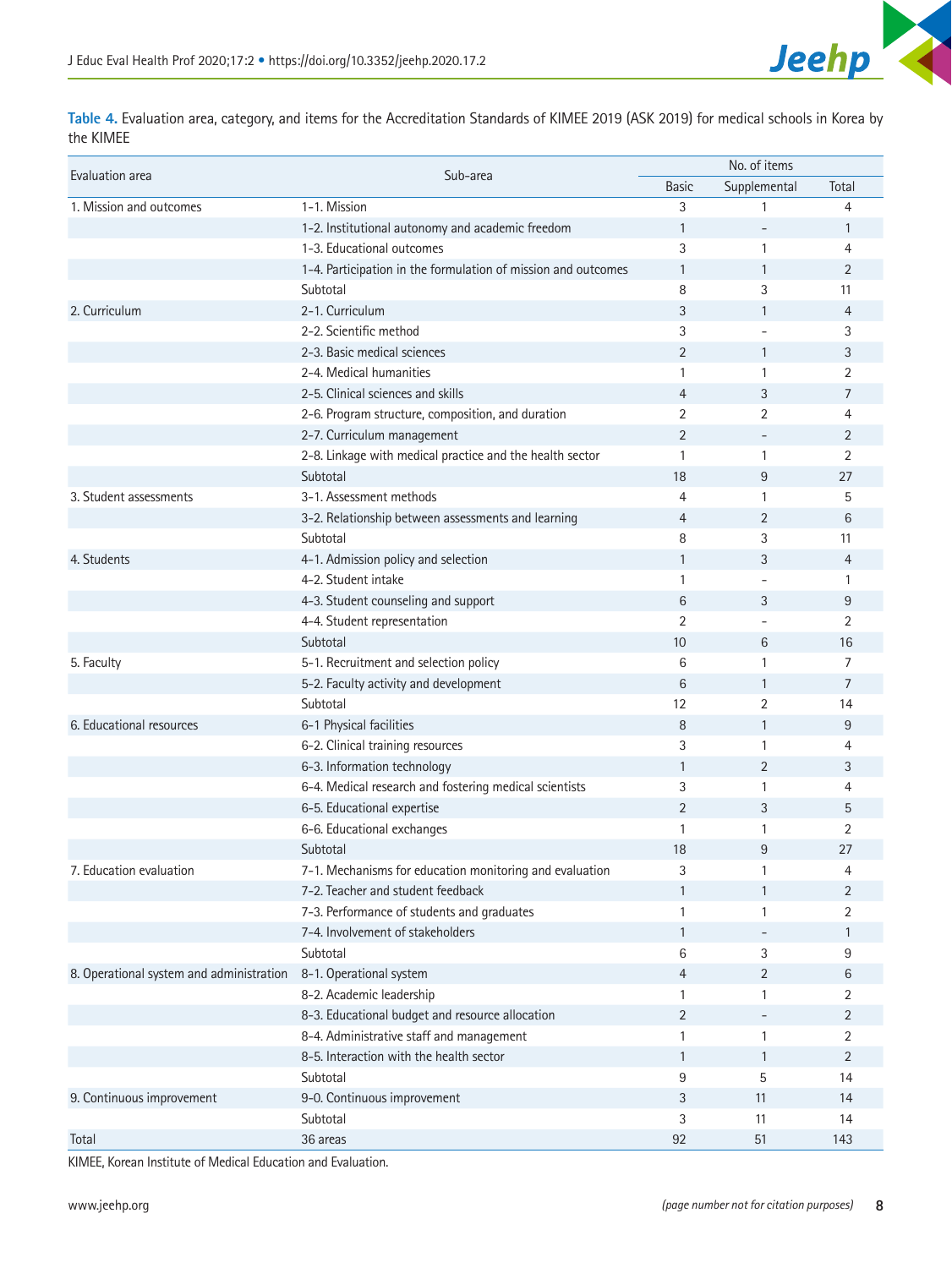

expertise, which refers to physicians, pedagogues, sociologists, and institutions that deal with the processes, practices, and problems of medical education. In recent years, the flow of medical education has required extensive changes throughout the educational process. The demand for development, improvement, and evolution of new curricula is inevitable; therefore, a strategy is needed to solve these problems. This area aims to secure educational expertise and to reflect natural choices for the times.

#### *Education evaluation*

An emphasis is placed on expanding the curriculum beyond the elements that are traditionally considered as part of the curriculum in order to facilitate the continuous improvement of education-related activities. In other words, it is necessary to systematically evaluate all courses related to education, including the curriculum as a whole, from the time of enrollment to graduation, through planning, implementation, data collection and analysis, and feedback. Therefore, while the post-second cycle accreditation criteria focused on curriculum evaluation, the ASK 2019 criteria regularly monitor and evaluate all activities related to education, including the curriculum, educational resources, faculty, staff, students, university culture, and learning environment. A systematic implementation is required to ensure a comprehensive evaluation capable of contributing to continuous improvements.

#### *Operational system and administration*

Considering the similarities of the ASK 2019 criteria to the post-second cycle accreditation criteria, it is necessary for medical schools to have an administrative system capable of executing the school affairs, budgeting systematically, and maintaining operational standards even if the dean changes.

#### *Continuous improvement*

To improve competitiveness, medical schools should establish mid- and long-term development plans for constant quality improvement.

#### *Validity test*

Validity testing will be done after finishing the accreditation process.

### **Conclusion**

The KIMEE was certified by the Ministry of Education of the Korean Government as an official accreditor for basic medical education in 2014 in response to ongoing requests by medical educators [\[11](#page-9-11)]. Meanwhile, a national, large-scale objective struclicensing examination to improve practical clinical education in the last 2 years of the medical curriculum in 2010. This was enabled by the accreditation standards that prescribed the installation of skill labs and OSCEs at medical schools [\[12](#page-9-12)]. At the WFME Recognition Committee meeting held in Melbourne, Australia, on September 19, 2016, the KIMEE was recognized as the accreditation agency in Korea for 10 years from the time of recognition. The WFME-centered international standardization of medical

tured clinical examination (OSCE) was introduced as part of the

education has been developed to ensure the minimum quality of medical practice through a common accreditation system of medical schools. Accordingly, to raise medical education to the international level, evaluation standards corresponding to the international level must be developed. The KIMEE has developed an accreditation system of medical schools in South Korea in a step-bystep manner for the past 20 years. The outcomes were remarkable, as highlighted herein.

Most notably, the ASK 2019 system was established, which is comparable to the top-tier systems throughout the world. It is no exaggeration to state that the history of the development of medical education in Korea during the past 20 years has proceeded hand in hand with the history of the development of the accreditation of medical schools by the KIMEE. Understanding previous processes will be helpful for developing items for the accreditation of medical schools in Korea in the future. Furthermore, the following 5 assessment elements are suggested for the further development of the accreditation process: institution- and culture-based assessments; future-oriented assessments; excellenceand diversity-oriented assessments; qualitative assessments with higher validity and reliability; and authentic assessments.

### **ORCID**

Hyo Hyun Yoo: [https://orcid.org/0000-0003-4226-258](http://orcid.org/0000-0003-4226-2589)9; Mi Kyung Kim: [https://orcid.org/0000-0003-1610-453](http://orcid.org/0000-0003-1610-4536)6; Yoo Sang Yoon: [https://orcid.org/0000-0003-4637-742](http://orcid.org/0000-0003-4637-7420)0; Keun Mi Lee: [https://orcid.org/0000-0003-3878-6574](http://orcid.org/0000-0003-3878-6574); Jong Hun Lee: [https://](http://orcid.org/0000-0001-6417-6986) [orcid.org/0000-0001-6417-698](http://orcid.org/0000-0001-6417-6986)6; Seung-Jae Hong: [https://orcid.](http://orcid.org/0000-0002-9803-529X) [org/0000-0002-9803-529](http://orcid.org/0000-0002-9803-529X)X; Jung-Sik Huh: [https://orcid.](http://orcid.org/0000-0003-2767-4390) [org/0000-0003-2767-4390](http://orcid.org/0000-0003-2767-4390); Won Kyun Park: [https://orcid.](http://orcid.org/0000-0003-4081-2698) [org/0000-0003-4081-269](http://orcid.org/0000-0003-4081-2698)8

### **Authors' contributions**

Conceptualization: HHY, WGP. Data curation: MKK, YSY. Formal analysis: KML, JHL, SJH, JSH. Funding acquisition: